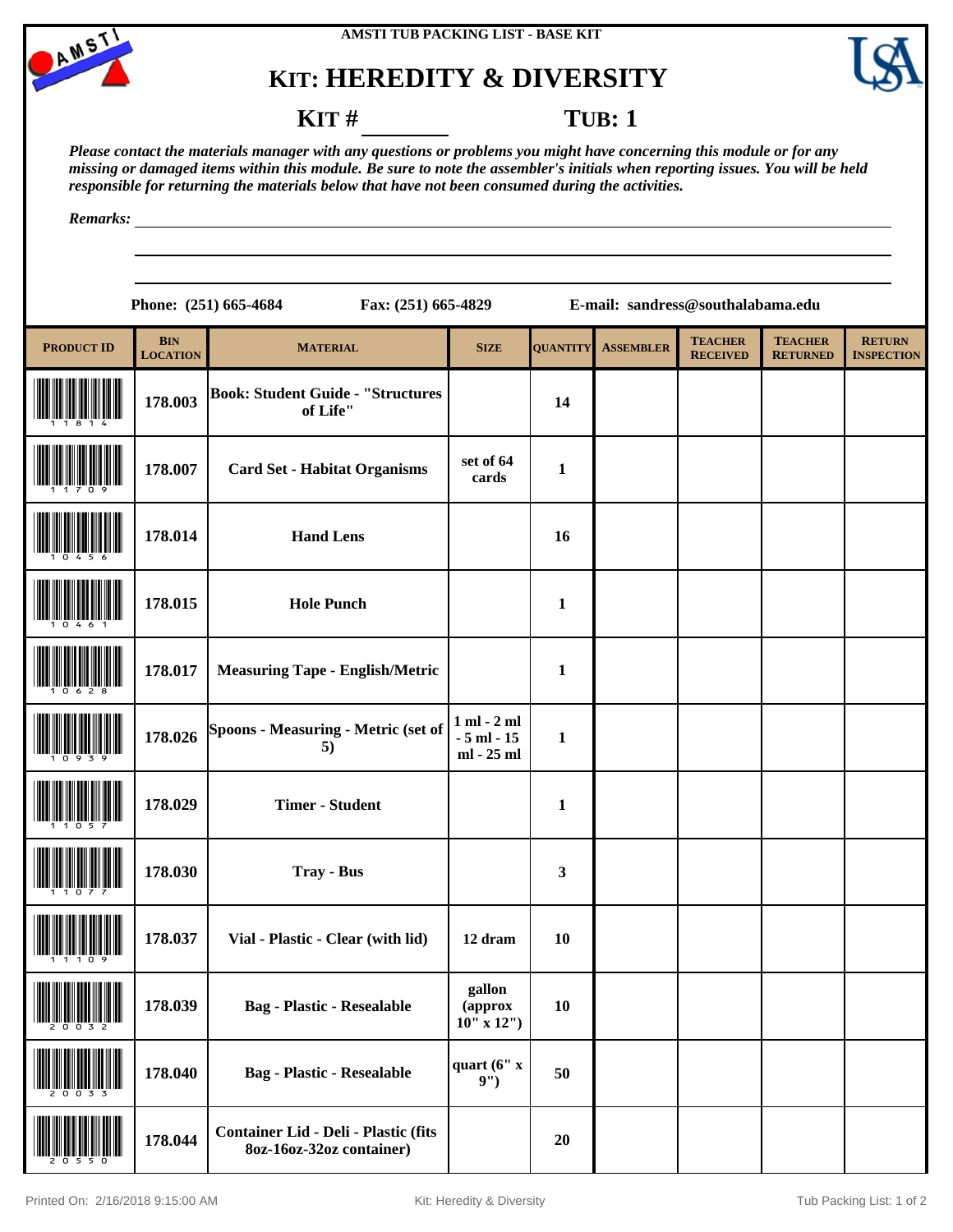|                                                                                                                      | 178.045 | <b>Cotton Balls</b>                                          | pack of 100         | $\mathbf{1}$     |  |  |
|----------------------------------------------------------------------------------------------------------------------|---------|--------------------------------------------------------------|---------------------|------------------|--|--|
|                                                                                                                      | 178.046 | <b>Craft Stick</b>                                           | standard            | 50               |  |  |
|                                                                                                                      | 178.056 | <b>Knife - Plastic</b>                                       |                     | 16               |  |  |
|                                                                                                                      | 178.057 | <b>Living Material Order Form:</b><br>"Heredity & Diversity" |                     | $\mathbf{1}$     |  |  |
| -6                                                                                                                   | 178.058 | <b>Note Pad - Adhesive</b>                                   | 2" x 3"             | $\boldsymbol{2}$ |  |  |
|                                                                                                                      | 178.059 | <b>Nutrient Powder</b>                                       | .67 oz              | $\mathbf{1}$     |  |  |
|                                                                                                                      | 178.065 | <b>Pipe Cleaner - Green</b>                                  | 12"                 | 50               |  |  |
|                                                                                                                      | 178.067 | <b>Rubber Band</b>                                           | #16                 | 40               |  |  |
|                                                                                                                      | 178.073 | <b>Spoon - Plastic</b>                                       |                     | 10               |  |  |
|                                                                                                                      | 178.074 | Straw - Jumbo - Clear                                        | $7\frac{1}{2}$ "    | 50               |  |  |
| <b>THE REAL PROPERTY OF A SET OF A SET OF A SET OF A SET OF A SET OF A SET OF A SET OF A SET OF A SET OF A SET O</b> | 178.077 | <b>Tape - Masking</b>                                        | $3/4$ <sup>11</sup> | $\boldsymbol{2}$ |  |  |
|                                                                                                                      | 178.078 | Tape - Transparent                                           | $\frac{3}{4}$ !!    | $\pmb{8}$        |  |  |
|                                                                                                                      | 178.079 | <b>Toothpicks - Flat</b>                                     | pack of 750         | $\mathbf{1}$     |  |  |
|                                                                                                                      | 178.080 | Twist Tie - Plastic (bag tie)                                | $5"$                | 75               |  |  |
|                                                                                                                      | 178.081 | Wrap - Plastic - Clear                                       | standard            | $\mathbf{1}$     |  |  |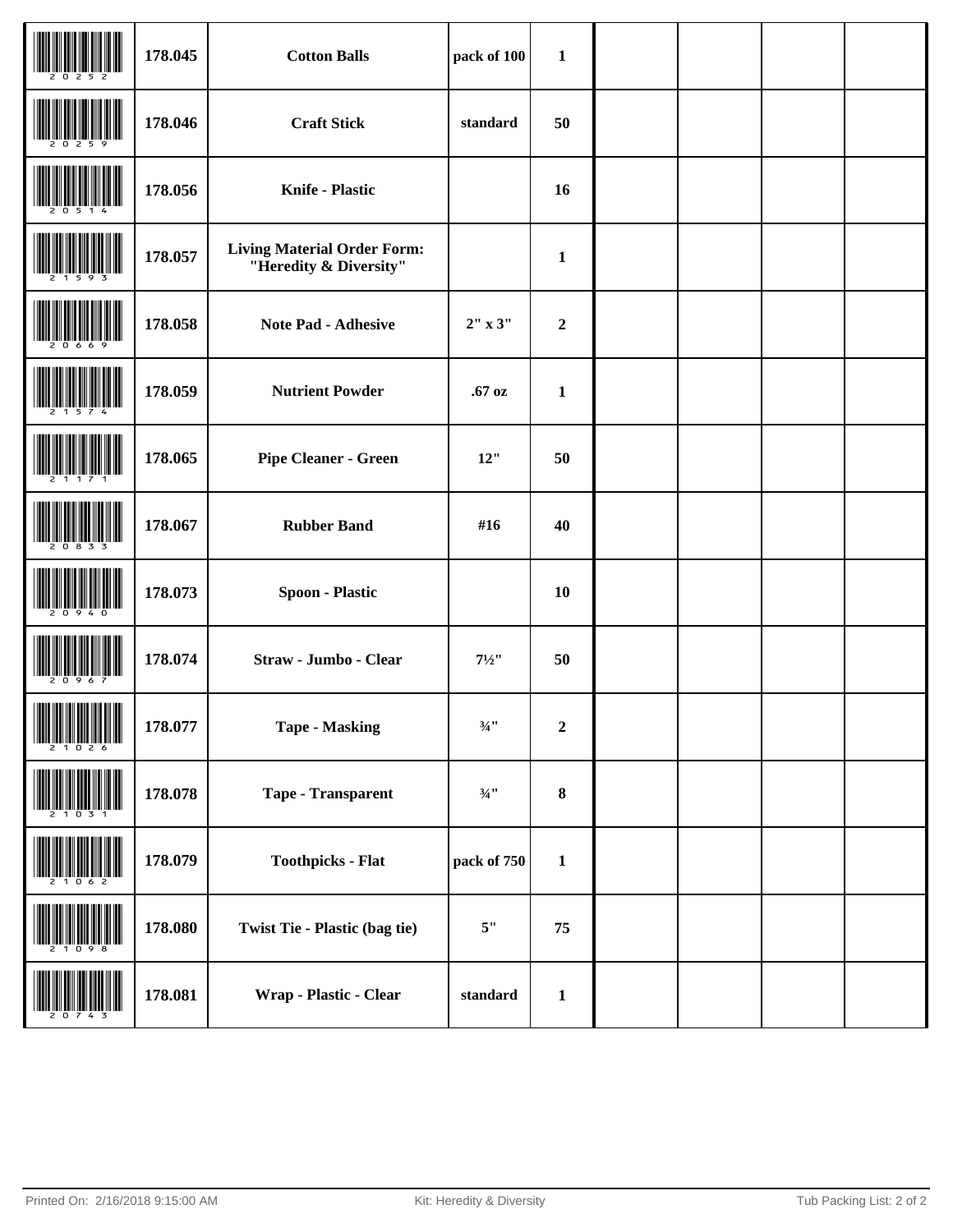

# **KIT: HEREDITY & DIVERSITY**



**KIT** # **TUB: 2** 

*Please contact the materials manager with any questions or problems you might have concerning this module or for any missing or damaged items within this module. Be sure to note the assembler's initials when reporting issues. You will be held responsible for returning the materials below that have not been consumed during the activities.*

*Remarks:*

| 51) 665-4684 |  |
|--------------|--|

**Phone: (251) 665-4684 Fax: (251) 665-4829 E-mail: sandress@southalabama.edu**

| <b>PRODUCT ID</b> | <b>BIN</b><br><b>LOCATION</b> | <b>MATERIAL</b>                                      | <b>SIZE</b>               | <b>QUANTITY</b>         | <b>ASSEMBLER</b> | <b>TEACHER</b><br><b>RECEIVED</b> | <b>TEACHER</b><br><b>RETURNED</b> | <b>RETURN</b><br><b>INSPECTION</b> |
|-------------------|-------------------------------|------------------------------------------------------|---------------------------|-------------------------|------------------|-----------------------------------|-----------------------------------|------------------------------------|
|                   | 178.001                       | <b>Balance - Plastic (rocker scale)</b>              |                           | $\overline{\mathbf{4}}$ |                  |                                   |                                   |                                    |
|                   | 178.002                       | <b>Basin</b>                                         | $2$ gallon $(8$<br>liter) | $\bf{8}$                |                  |                                   |                                   |                                    |
|                   | 178.004                       | <b>Book: Student Guide - "Structures</b><br>of Life" |                           | 14                      |                  |                                   |                                   |                                    |
|                   | 178.042                       | <b>Container - Deli - Plastic</b>                    | <b>8 oz</b>               | 20                      |                  |                                   |                                   |                                    |
|                   | 178.043                       | Container - Deli - Plastic - Clear                   | 16 oz                     | 10                      |                  |                                   |                                   |                                    |
|                   | 178.047                       | Cup - Souffle - Plastic                              | 9 oz (250<br>ml)          | 25                      |                  |                                   |                                   |                                    |
|                   | 178.053                       | <b>Glue - White</b>                                  | <b>8 oz</b>               | $\mathbf{1}$            |                  |                                   |                                   |                                    |
|                   | 178.054                       | <b>Glue Stick</b>                                    |                           | <b>10</b>               |                  |                                   |                                   |                                    |
|                   | 178.075                       | <b>String - Cotton</b>                               | 100'                      | $\mathbf{1}$            |                  |                                   |                                   |                                    |
|                   | 178.076                       | <b>Tape - Duct</b>                                   | 2"                        | $\mathbf{1}$            |                  |                                   |                                   |                                    |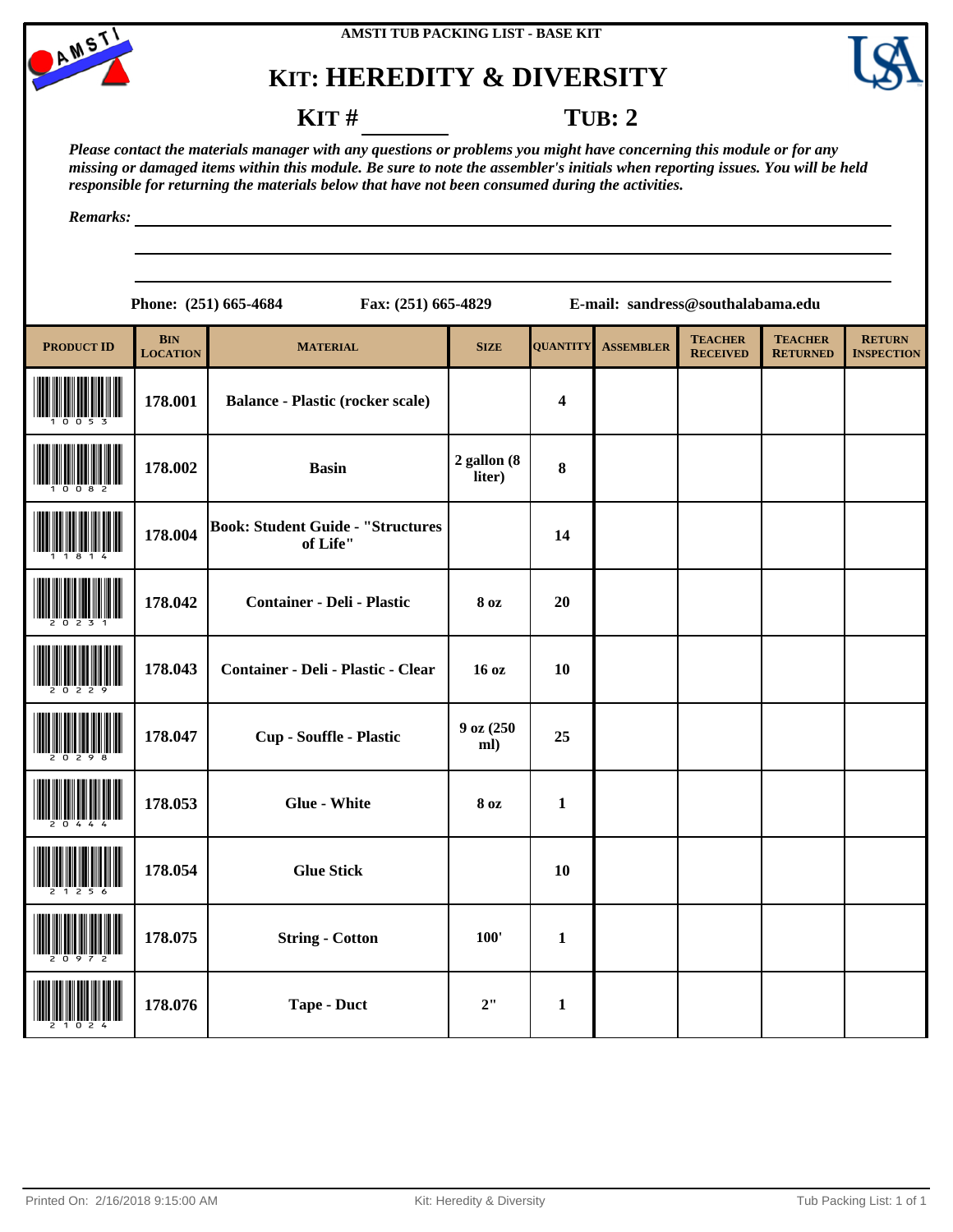

# **KIT: HEREDITY & DIVERSITY**



### **KIT # TUB: 3**

*Please contact the materials manager with any questions or problems you might have concerning this module or for any missing or damaged items within this module. Be sure to note the assembler's initials when reporting issues. You will be held responsible for returning the materials below that have not been consumed during the activities.*

*Remarks:*

**Phone: (251) 665-4684 Fax: (251) 665-4829 E-mail: sandress@southalabama.edu**

| <b>PRODUCT ID</b>                       | <b>BIN</b><br><b>LOCATION</b> | <b>MATERIAL</b>                           | <b>SIZE</b> | <b>QUANTITY</b>  | <b>ASSEMBLER</b> | <b>TEACHER</b><br><b>RECEIVED</b> | <b>TEACHER</b><br><b>RETURNED</b> | <b>RETURN</b><br><b>INSPECTION</b> |
|-----------------------------------------|-------------------------------|-------------------------------------------|-------------|------------------|------------------|-----------------------------------|-----------------------------------|------------------------------------|
|                                         | 178.005                       | Brush - Dish & Sink                       |             | $\mathbf{1}$     |                  |                                   |                                   |                                    |
|                                         | 178.010                       | <b>Crayfish House - Plastic</b>           |             | $\bf{8}$         |                  |                                   |                                   |                                    |
|                                         | 178.012                       | <b>Forcep - Plastic</b>                   |             | 32               |                  |                                   |                                   |                                    |
|                                         | 178.013                       | <b>Gram Piece</b>                         |             | 200              |                  |                                   |                                   |                                    |
|                                         | 178.018                       | Pitcher                                   | quart       | $\mathbf{1}$     |                  |                                   |                                   |                                    |
|                                         | 178.020                       | Poster: "Arm & Hand"                      |             | $\overline{2}$   |                  |                                   |                                   |                                    |
|                                         | 178.021                       | <b>Poster: "Human Skeleton"</b>           | life size   | $\mathbf{1}$     |                  |                                   |                                   |                                    |
|                                         | 178.022                       | Poster: "Human Skull"                     |             | $\mathbf 2$      |                  |                                   |                                   |                                    |
|                                         | 178.023                       | <b>Poster: "Human Torso"</b>              |             | $\boldsymbol{2}$ |                  |                                   |                                   |                                    |
| $1000$ and $1000$ and $1000$ and $1000$ | 178.024                       | Poster: "Leg & Foot"                      |             | $\boldsymbol{2}$ |                  |                                   |                                   |                                    |
|                                         | 178.025                       | <b>Ruler - Plastic</b>                    | 12"         | $\mathbf{1}$     |                  |                                   |                                   |                                    |
| 86                                      | 178.031                       | Trowel - Garden (replaces metal<br>spoon) |             | $\pmb{8}$        |                  |                                   |                                   |                                    |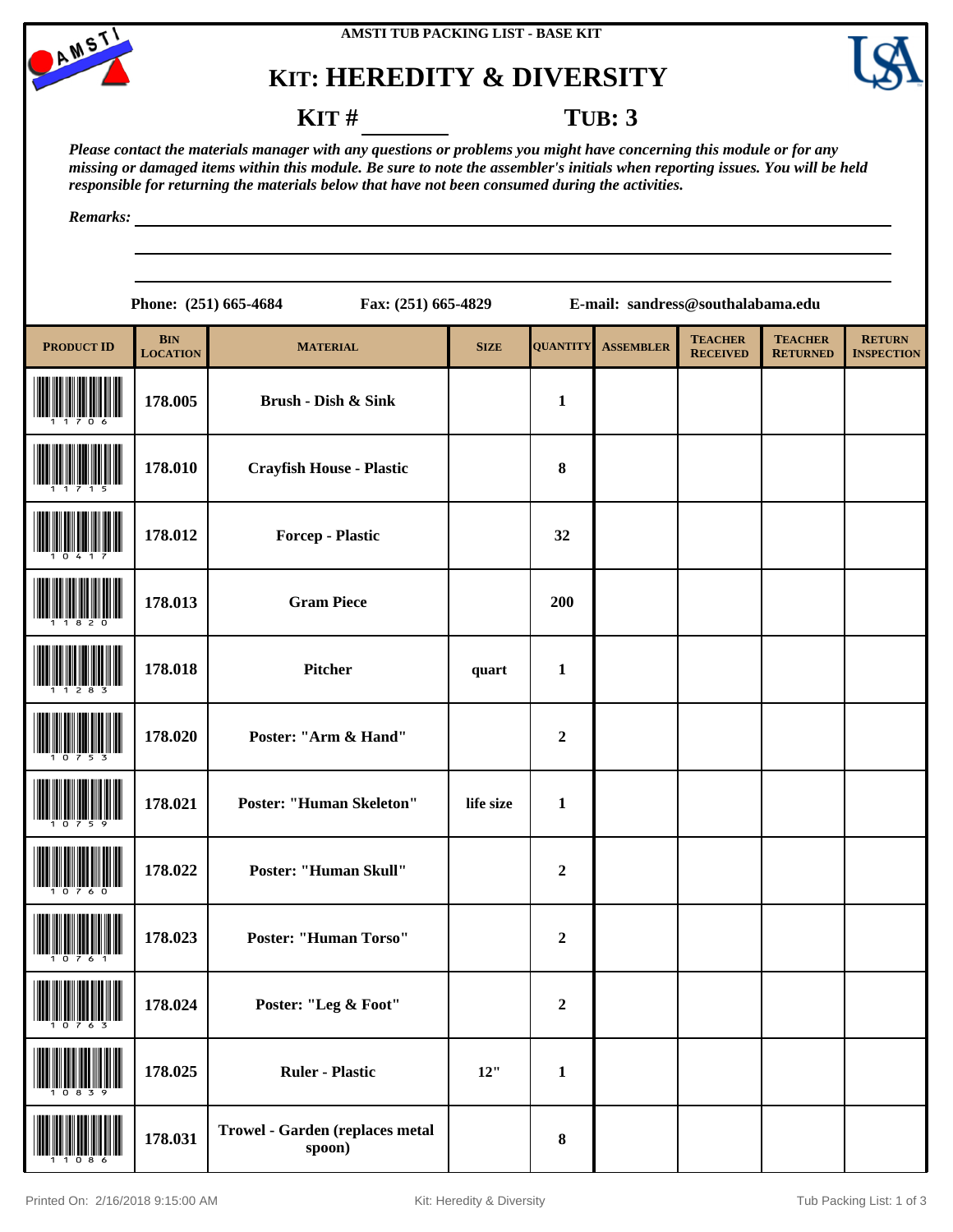|                                | 178.034 | Vest - Green                                      |                         | 12               |  |  |
|--------------------------------|---------|---------------------------------------------------|-------------------------|------------------|--|--|
|                                | 178.035 | Vest - Red                                        |                         | 12               |  |  |
|                                | 178.036 | <b>Vest - Yellow</b>                              |                         | 27               |  |  |
|                                | 178.038 | <b>Water Mister</b>                               |                         | $\mathbf{1}$     |  |  |
|                                | 178.041 | <b>Beans - Bush</b>                               | $2\frac{1}{4}$ oz       | 5                |  |  |
|                                | 178.048 | Dot - Adhesive - Blue                             | $3/4$ <sup>11</sup>     | 200              |  |  |
|                                | 178.050 | <b>Filter - Coffee</b>                            | 8 - 12 cups<br>(basket) | 50               |  |  |
|                                | 178.051 | <b>Fish Food Flakes</b>                           | 1 <sub>0</sub> z        | $\mathbf{1}$     |  |  |
|                                | 178.052 | <b>Gloves - Nitrile</b>                           | medium                  | 100              |  |  |
|                                | 178.055 | <b>Gravel - Aquarium</b>                          | 5 <sub>lb</sub>         | $\mathbf{1}$     |  |  |
| <b>THE REAL PROPERTY AND A</b> | 178.060 | <b>Owl Pellets</b>                                | pack of 6               | 3                |  |  |
|                                | 178.061 | <b>Pacific Plankton or Frog Bites</b>             |                         | $\mathbf{1}$     |  |  |
|                                | 178.062 | Paper - Construction - Multicolor<br>(pack of 50) | $9''$ x $12''$          | $\mathbf{1}$     |  |  |
|                                | 178.064 | Peas - Black Eyed                                 | $\frac{1}{4}$ lb        | $\mathbf{1}$     |  |  |
|                                | 178.069 | Seed - Bean - Lima                                | $\frac{1}{2}$ lb        | $\boldsymbol{2}$ |  |  |
|                                | 178.070 | Seed - Pea                                        | pack of 100             | $\mathbf{3}$     |  |  |
|                                | 178.071 | <b>Seed - Popcorn</b>                             | pack of 150             | $\boldsymbol{2}$ |  |  |